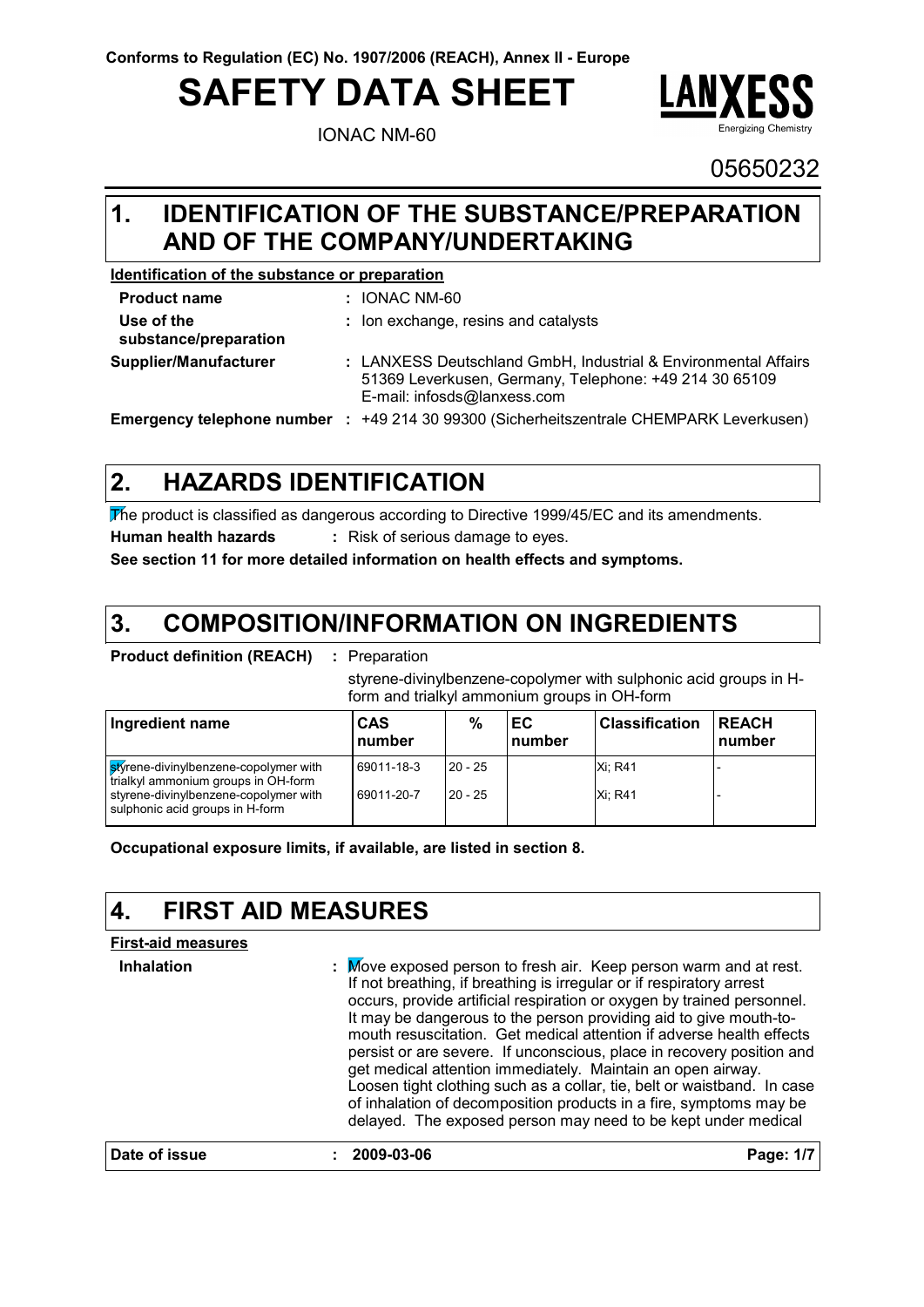surveillance for 48 hours.

| Ingestion           | : Wash out mouth with water. Move exposed person to fresh air.<br>Keep person warm and at rest. If material has been swallowed and<br>the exposed person is conscious, give small quantities of water to<br>drink. Stop if the exposed person feels sick as vomiting may be<br>dangerous. Do not induce vomiting unless directed to do so by<br>medical personnel. If vomiting occurs, the head should be kept low<br>so that vomit does not enter the lungs. Get medical attention if<br>adverse health effects persist or are severe. Never give anything by<br>mouth to an unconscious person. If unconscious, place in recovery<br>position and get medical attention immediately. Maintain an open<br>airway. Loosen tight clothing such as a collar, tie, belt or waistband. |
|---------------------|------------------------------------------------------------------------------------------------------------------------------------------------------------------------------------------------------------------------------------------------------------------------------------------------------------------------------------------------------------------------------------------------------------------------------------------------------------------------------------------------------------------------------------------------------------------------------------------------------------------------------------------------------------------------------------------------------------------------------------------------------------------------------------|
| <b>Skin contact</b> | : Flush contaminated skin with plenty of water. Remove<br>contaminated clothing and shoes. Get medical attention if<br>symptoms occur. Wash clothing before reuse. Clean shoes<br>thoroughly before reuse.                                                                                                                                                                                                                                                                                                                                                                                                                                                                                                                                                                         |
| Eye contact         | : Get medical attention immediately. Immediately flush eyes with<br>plenty of water, occasionally lifting the upper and lower eyelids.<br>Check for and remove any contact lenses. Continue to rinse for at<br>least 10 minutes. Chemical burns must be treated promptly by a<br>physician.                                                                                                                                                                                                                                                                                                                                                                                                                                                                                        |

**See section 11 for more detailed information on health effects and symptoms.**

# **5. FIRE-FIGHTING MEASURES**

| <b>Extinguishing media</b>                               |                                                                                                                                                                                                   |
|----------------------------------------------------------|---------------------------------------------------------------------------------------------------------------------------------------------------------------------------------------------------|
| <b>Suitable</b>                                          | : In case of fire, use water spray (fog), foam, dry chemical or $CO2$ .                                                                                                                           |
| Not suitable                                             | : None known.                                                                                                                                                                                     |
| Special exposure hazards                                 | : No specific fire or explosion hazard.                                                                                                                                                           |
|                                                          | Promptly isolate the scene by removing all persons from the vicinity<br>of the incident if there is a fire. No action shall be taken involving<br>any personal risk or without suitable training. |
| <b>Hazardous combustion</b><br>products                  | Decomposition products may include the following materials:<br>carbon oxides<br>nitrogen oxides                                                                                                   |
| <b>Special protective</b><br>equipment for fire-fighters | : Fire-fighters should wear appropriate protective equipment and self-<br>contained breathing apparatus (SCBA) with a full face-piece<br>operated in positive pressure mode.                      |

### **6. ACCIDENTAL RELEASE MEASURES**

| <b>Personal precautions</b> | : No action shall be taken involving any personal risk or without<br>suitable training. Keep unnecessary and unprotected personnel<br>from entering. Do not touch or walk through spilt material. Provide<br>adequate ventilation. Put on appropriate personal protective<br>equipment (see section 8). |           |  |
|-----------------------------|---------------------------------------------------------------------------------------------------------------------------------------------------------------------------------------------------------------------------------------------------------------------------------------------------------|-----------|--|
|                             | <b>Environmental precautions</b> : Avoid dispersal of spilt material and runoff and contact with soil,<br>waterways, drains and sewers. Inform the relevant authorities if the<br>product has caused environmental pollution (sewers, waterways, soil<br>or air).                                       |           |  |
| Date of issue               | 2009-03-06                                                                                                                                                                                                                                                                                              | Page: 2/7 |  |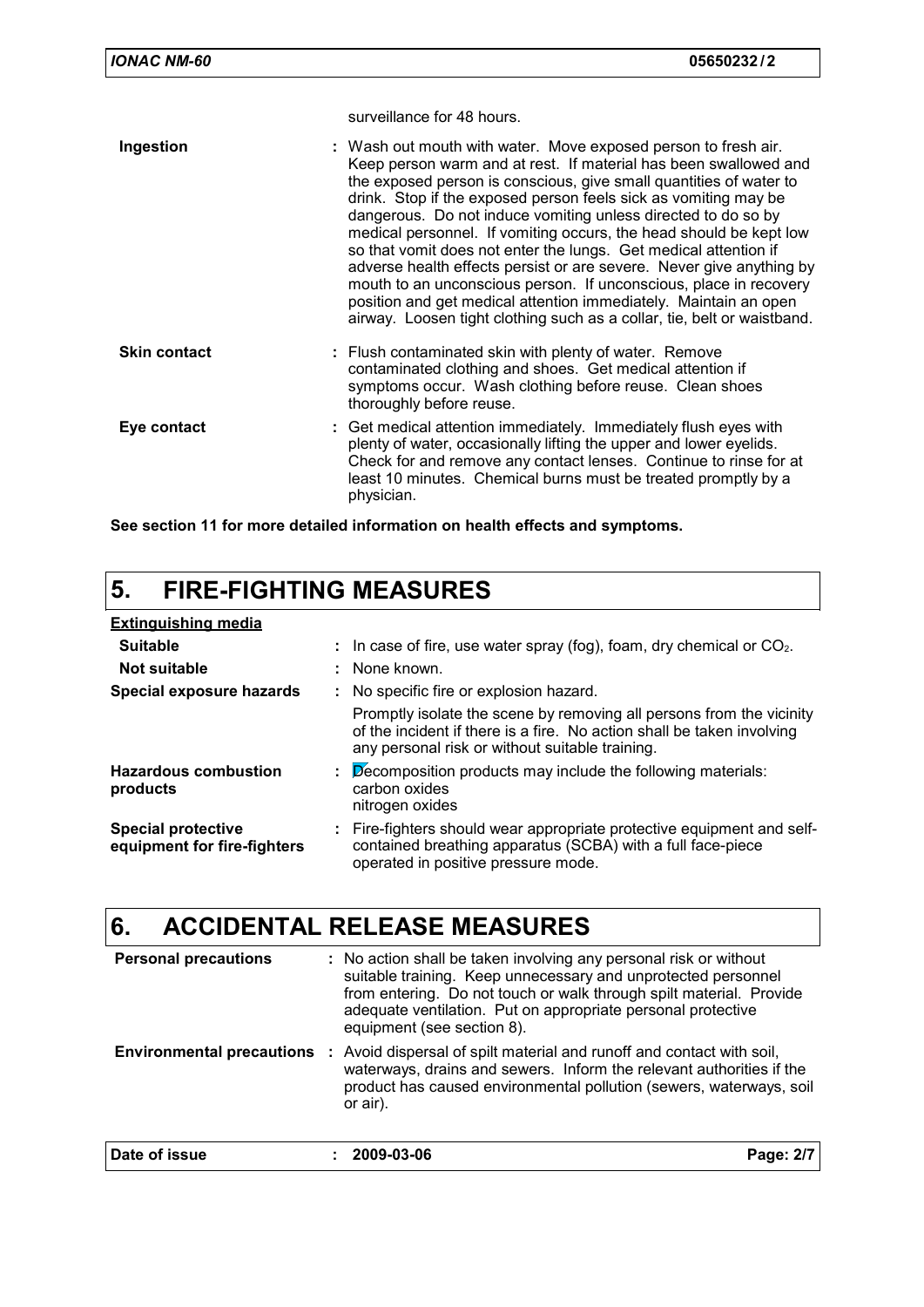| <b>IONAC NM-60</b> | 05650232/2                                                                                                                                                                                                                                                                                                                                              |
|--------------------|---------------------------------------------------------------------------------------------------------------------------------------------------------------------------------------------------------------------------------------------------------------------------------------------------------------------------------------------------------|
| Large spill        | : Move containers from spill area. Prevent entry into sewers, water<br>courses, basements or confined areas. Vacuum or sweep up<br>material and place in a designated, labelled waste container.<br>Dispose of via a licensed waste disposal contractor. Note: see<br>section 1 for emergency contact information and section 13 for<br>waste disposal. |
| <b>Small spill</b> | : Move containers from spill area. Vacuum or sweep up material and<br>place in a designated, labelled waste container. Dispose of via a<br>licensed waste disposal contractor.                                                                                                                                                                          |

# **7. HANDLING AND STORAGE**

| <b>Handling</b>            | : Put on appropriate personal protective equipment (see section 8).<br>Eating, drinking and smoking should be prohibited in areas where<br>this material is handled, stored and processed. Workers should<br>wash hands and face before eating, drinking and smoking. Do not<br>get in eyes or on skin or clothing. Do not ingest. Keep in the original<br>container or an approved alternative made from a compatible<br>material, kept tightly closed when not in use. Empty containers<br>retain product residue and can be hazardous.                                                               |
|----------------------------|---------------------------------------------------------------------------------------------------------------------------------------------------------------------------------------------------------------------------------------------------------------------------------------------------------------------------------------------------------------------------------------------------------------------------------------------------------------------------------------------------------------------------------------------------------------------------------------------------------|
| <b>Storage</b>             | : Store between the following temperatures: -20 to $40^{\circ}$ C (-4 to<br>104°F). Store in accordance with local regulations. Store in original<br>container protected from direct sunlight in a dry, cool and well-<br>ventilated area, away from incompatible materials (see section 10)<br>and food and drink. Keep container tightly closed and sealed until<br>ready for use. Containers that have been opened must be carefully<br>resealed and kept upright to prevent leakage. Do not store in<br>unlabelled containers. Use appropriate containment to avoid<br>environmental contamination. |
| <b>Packaging materials</b> |                                                                                                                                                                                                                                                                                                                                                                                                                                                                                                                                                                                                         |
| Recommended                | : Use original container.                                                                                                                                                                                                                                                                                                                                                                                                                                                                                                                                                                               |
| <b>Remarks</b>             | Take precautionary measures against electrostatic discharges. Do<br>not allow to dry out.                                                                                                                                                                                                                                                                                                                                                                                                                                                                                                               |

# **8. EXPOSURE CONTROLS/PERSONAL PROTECTION**

| <b>Exposure limit values</b>                | : Not available.                                                                                                                                                                                                                                                                                                                                                                                                                                                                                                                |           |
|---------------------------------------------|---------------------------------------------------------------------------------------------------------------------------------------------------------------------------------------------------------------------------------------------------------------------------------------------------------------------------------------------------------------------------------------------------------------------------------------------------------------------------------------------------------------------------------|-----------|
| <b>Recommended monitoring</b><br>procedures | : If this product contains ingredients with exposure limits, personal,<br>workplace atmosphere or biological monitoring may be required to<br>determine the effectiveness of the ventilation or other control<br>measures and/or the necessity to use respiratory protective<br>equipment. Reference should be made to European Standard EN<br>689 for methods for the assessment of exposure by inhalation to<br>chemical agents and national guidance documents for methods for<br>the determination of hazardous substances. |           |
| <u>Risk management measures</u>             |                                                                                                                                                                                                                                                                                                                                                                                                                                                                                                                                 |           |
| Occupational exposure controls              |                                                                                                                                                                                                                                                                                                                                                                                                                                                                                                                                 |           |
| <b>Technical measures</b>                   | : If this product contains ingredients with exposure limits, use process<br>enclosures, local exhaust ventilation or other engineering controls to<br>keep worker exposure below any recommended or statutory limits.                                                                                                                                                                                                                                                                                                           |           |
| <b>Personal protection measures</b>         |                                                                                                                                                                                                                                                                                                                                                                                                                                                                                                                                 |           |
| Date of issue                               | 2009-03-06                                                                                                                                                                                                                                                                                                                                                                                                                                                                                                                      | Page: 3/7 |
|                                             |                                                                                                                                                                                                                                                                                                                                                                                                                                                                                                                                 |           |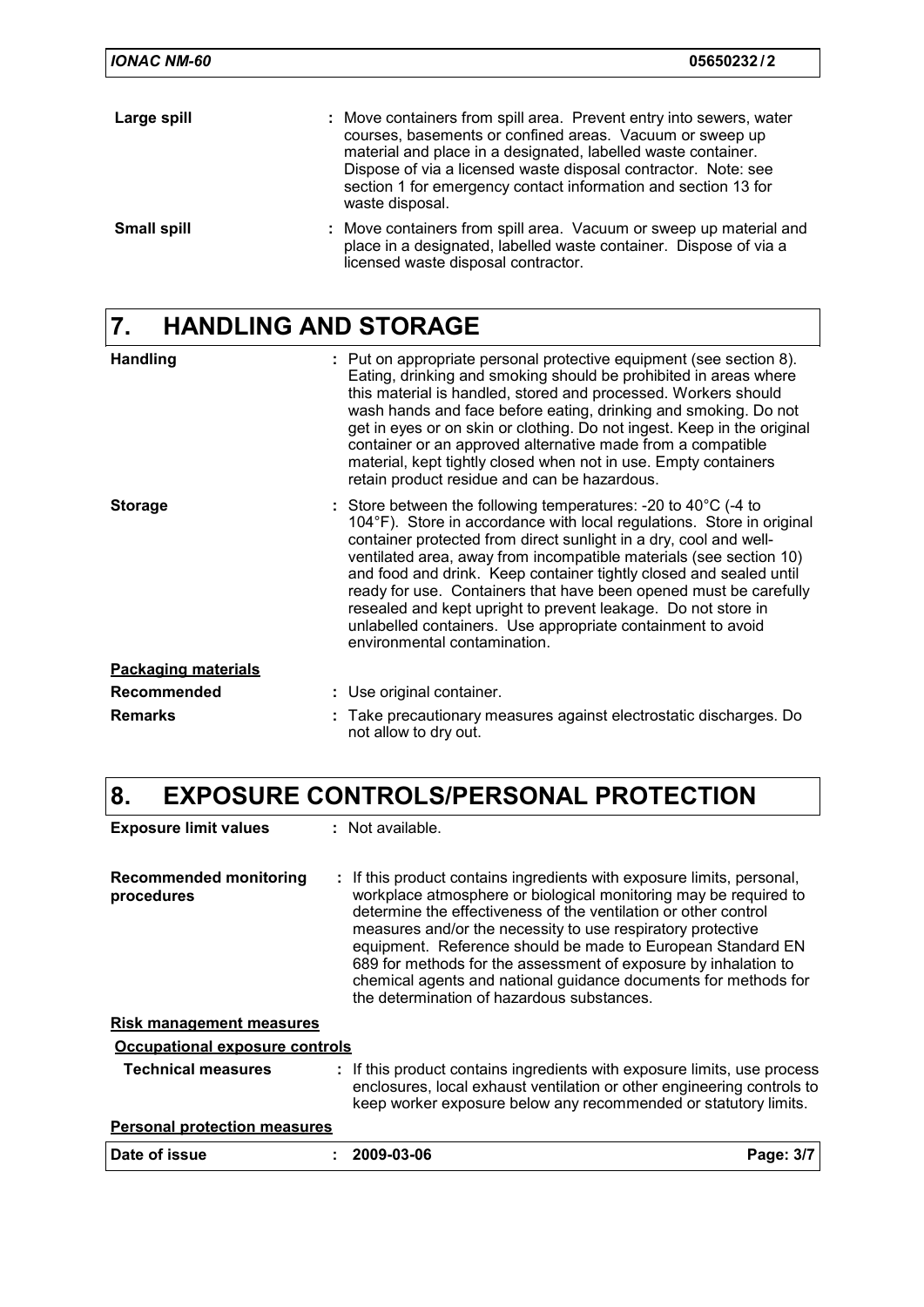| <b>IONAC NM-60</b>                     | 05650232/2                                                                                                                                                                                                                                                                                                                                                                                                                                             |
|----------------------------------------|--------------------------------------------------------------------------------------------------------------------------------------------------------------------------------------------------------------------------------------------------------------------------------------------------------------------------------------------------------------------------------------------------------------------------------------------------------|
| <b>Respiratory protection</b>          | : Use a properly fitted, air-purifying or air-fed respirator complying<br>with an approved standard if a risk assessment indicates this is<br>necessary. Respirator selection must be based on known or<br>anticipated exposure levels, the hazards of the product and the safe<br>working limits of the selected respirator.                                                                                                                          |
| <b>Hand protection</b>                 | : Chemical-resistant, impervious gloves complying with an approved<br>standard should be worn at all times when handling chemical<br>products if a risk assessment indicates this is necessary. After<br>contamination with product change the gloves immediately and<br>dispose of them according to relevant national and local regulations<br><1 hours (breakthrough time): Polyvinyl chloride - PVC, Nitrile<br>rubber - NBR, Polychloroprene - CR |
| Eye protection                         | Safety eyewear complying with an approved standard should be<br>used when a risk assessment indicates this is necessary to avoid<br>exposure to liquid splashes, mists, gases or dusts.<br>Recommended: safety glasses with side-shields                                                                                                                                                                                                               |
| <b>Skin protection</b>                 | : Personal protective equipment for the body should be selected<br>based on the task being performed and the risks involved and<br>should be approved by a specialist before handling this product.<br>Recommended: Wear protective clothing.                                                                                                                                                                                                          |
| <b>Hygiene measures</b>                | : Wash hands, forearms and face thoroughly after handling chemical<br>products, before eating, smoking and using the lavatory and at the<br>end of the working period. Appropriate techniques should be used<br>to remove potentially contaminated clothing. Wash contaminated<br>clothing before reusing. Ensure that eyewash stations and safety<br>showers are close to the workstation location.                                                   |
| <b>Environmental exposure controls</b> |                                                                                                                                                                                                                                                                                                                                                                                                                                                        |
| <b>Technical measures</b>              | : Emissions from ventilation or work process equipment should be<br>checked to ensure they comply with the requirements of<br>environmental protection legislation. In some cases, fume<br>scrubbers, filters or engineering modifications to the process<br>equipment will be necessary to reduce emissions to acceptable                                                                                                                             |

#### **PHYSICAL AND CHEMICAL PROPERTIES 9.**

levels.

| <b>General information</b>                             |                                                    |
|--------------------------------------------------------|----------------------------------------------------|
| Appearance                                             |                                                    |
| <b>Physical state</b>                                  | : Solid. [beads]                                   |
| Colour                                                 | $:$ Brown, $/$ Black,                              |
| Odour                                                  | : Amine-like.                                      |
| Important health, safety and environmental information |                                                    |
| рH                                                     | : 6 to 9 [Conc. (% w/w): $10\%$ ]                  |
| <b>Density</b>                                         | : 1.2 kg/L (20 $^{\circ}$ C)                       |
| <b>Solubility</b>                                      | : Insoluble in the following materials: cold water |
|                                                        |                                                    |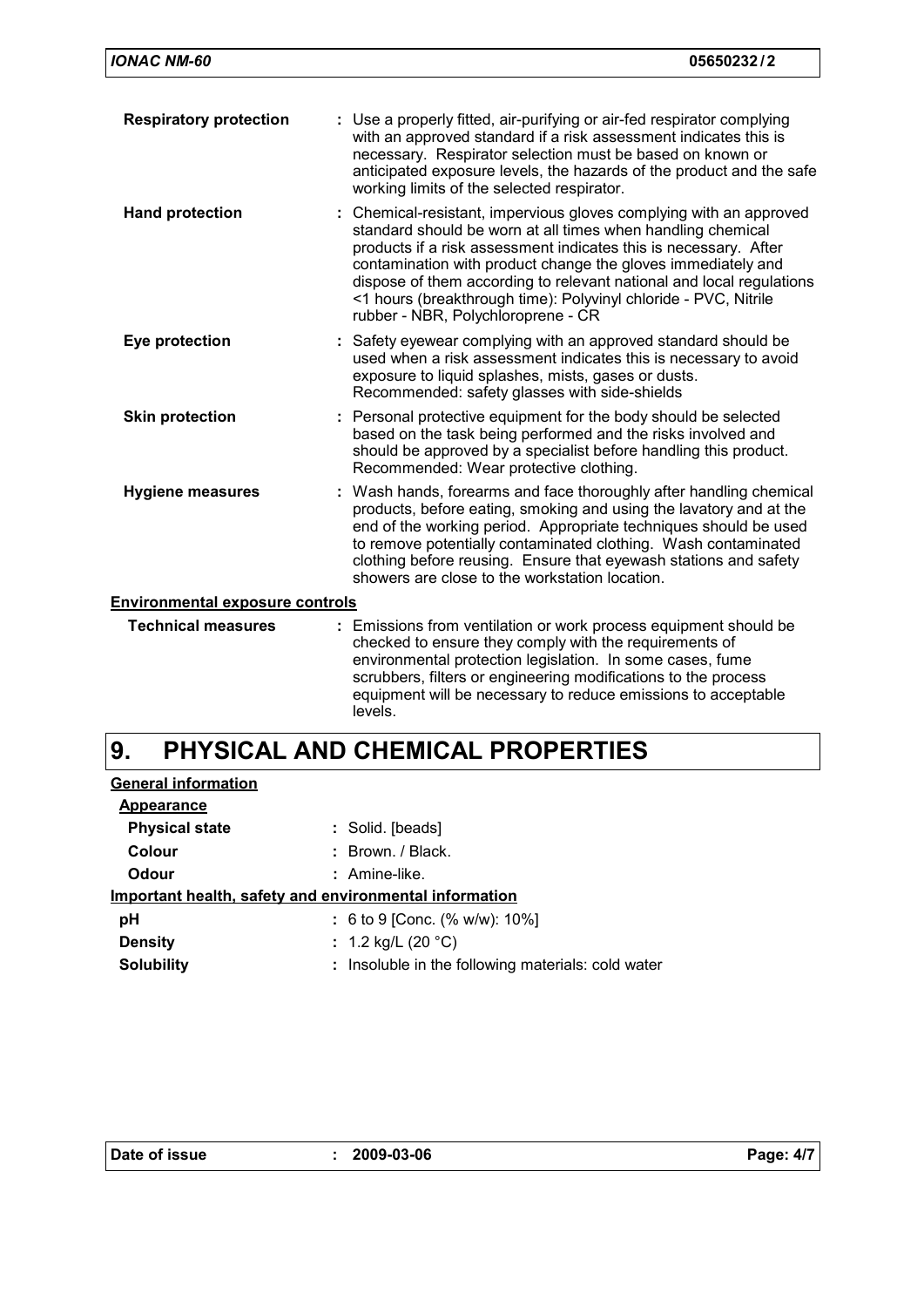# **10. STABILITY AND REACTIVITY**

| <b>Stability</b>                             | : The product is stable.                                                                                               |
|----------------------------------------------|------------------------------------------------------------------------------------------------------------------------|
| <b>Possibility of hazardous</b><br>reactions | : Under normal conditions of storage and use, hazardous reactions<br>will not occur.                                   |
| <b>Conditions to avoid</b>                   | : Contact with strong oxidising agents may cause hazardous<br>reactions. No hazardous reactions when used as directed. |
| <b>Materials to avoid</b>                    | : No specific data.                                                                                                    |
| <b>Hazardous decomposition</b><br>products   | : Under normal conditions of storage and use, hazardous<br>decomposition products should not be produced.              |

### **11. TOXICOLOGICAL INFORMATION**

| <b>Potential acute health effects</b> |                                                                |                     |                    |                                               |                                                        |      |
|---------------------------------------|----------------------------------------------------------------|---------------------|--------------------|-----------------------------------------------|--------------------------------------------------------|------|
| Eye contact                           | : Severely irritating to eyes. Risk of serious damage to eyes. |                     |                    |                                               |                                                        |      |
| <b>Acute toxicity</b>                 |                                                                |                     |                    |                                               |                                                        |      |
| <b>Product/ingredient</b><br>name     | <b>Result</b>                                                  |                     | <b>Species</b>     | <b>Dose</b>                                   | <b>Exposure</b>                                        | Test |
| IONAC NM-60                           | LD50<br>Oral                                                   | *                   | Rat                | >5000<br>mg/kg                                |                                                        |      |
| *Test results on an analogous product |                                                                |                     |                    |                                               |                                                        |      |
| <b>Irritation/Corrosion</b>           |                                                                |                     |                    |                                               |                                                        |      |
| <b>Skin</b>                           |                                                                |                     |                    |                                               | : Mon-irritating *Test results on an analogous product |      |
| <b>Eyes</b>                           | : Severe irritant *Test results on an analogous product        |                     |                    |                                               |                                                        |      |
|                                       |                                                                |                     |                    |                                               |                                                        |      |
| Over-exposure signs/symptoms          |                                                                |                     |                    |                                               |                                                        |      |
| <b>Eyes</b>                           |                                                                | watering<br>redness | pain or irritation | : Adverse symptoms may include the following: |                                                        |      |

### **12. ECOLOGICAL INFORMATION**

### **Remarks :**

: The product is insoluble in water. Therefore, ecological tests have not been conducted.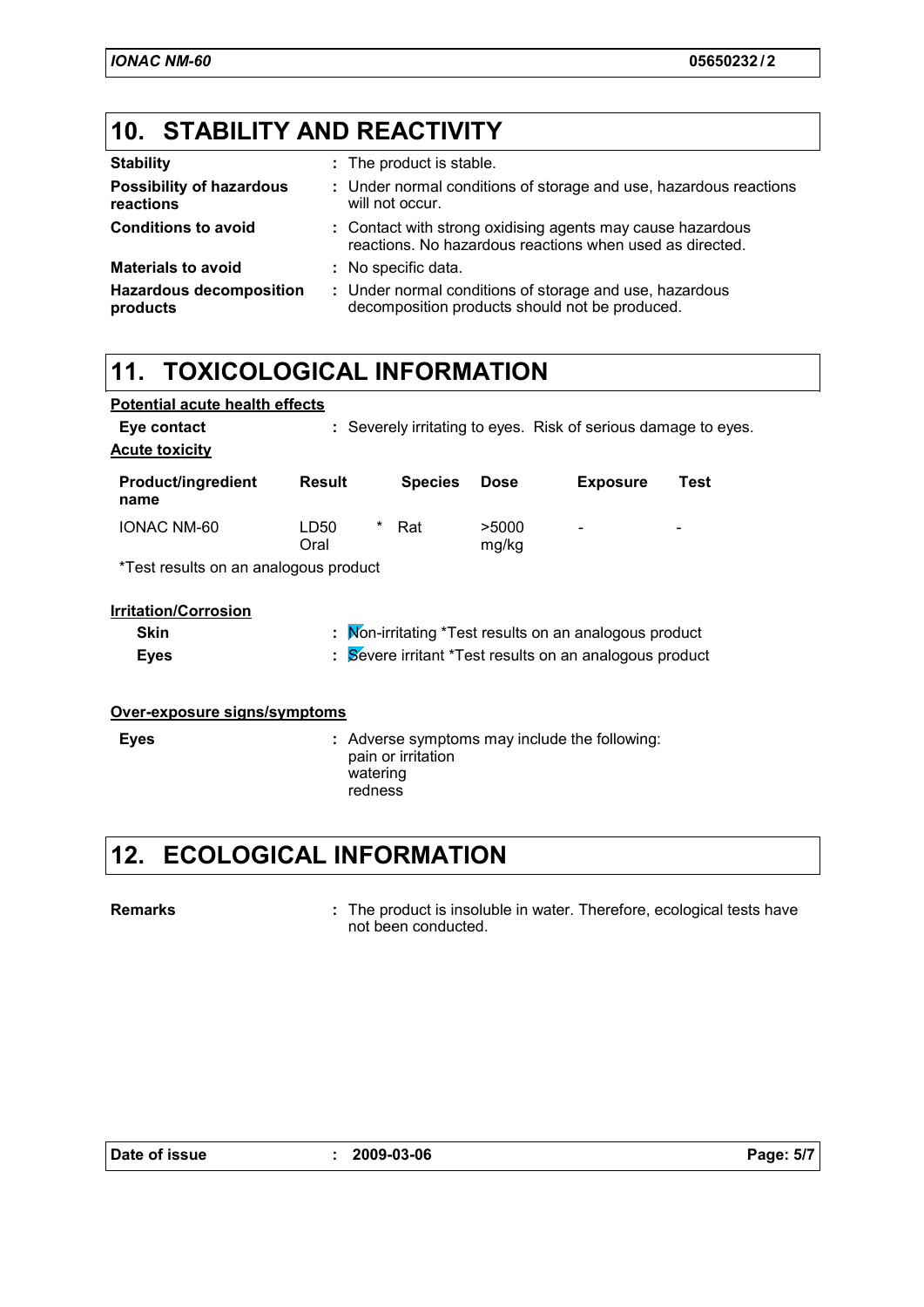### **13. DISPOSAL CONSIDERATIONS**

| <b>Methods of disposal</b> | : Examine possibilities for re-utilisation. Product residues and<br>uncleaned empty containers should be packaged, sealed, labelled,<br>and disposed of or recycled according to relevant national and local<br>regulations. Where large quantities are concerned, consult the<br>supplier. When uncleaned empty containers are passed on, the<br>recipient must be warned of any possible hazard that may be<br>caused by residues. For disposal within the EC, the appropriate<br>code according to the European Waste List (EWL) should be used.<br>It is among the tasks of the polluter to assign the waste to waste<br>codes specific to industrial sectors and processes according to the<br>European Waste List (EWL). |
|----------------------------|--------------------------------------------------------------------------------------------------------------------------------------------------------------------------------------------------------------------------------------------------------------------------------------------------------------------------------------------------------------------------------------------------------------------------------------------------------------------------------------------------------------------------------------------------------------------------------------------------------------------------------------------------------------------------------------------------------------------------------|
|                            | - 下には、ましょう (例える) ( 例える) しょうばん しょうかん しょうしょう こうしょう しょうしょうしょう しょうしょう                                                                                                                                                                                                                                                                                                                                                                                                                                                                                                                                                                                                                                                              |

The classification of the product may meet the criteria for a hazardous waste. **Hazardous waste :**

### **14. TRANSPORT INFORMATION**

| <b>Regulation</b> | <b>UN</b><br>number      | Proper shipping name     | <b>Class</b> | PG | Label                    | <b>Additional</b><br>information |
|-------------------|--------------------------|--------------------------|--------------|----|--------------------------|----------------------------------|
| <b>ADR/RID</b>    | $\overline{\phantom{0}}$ | $\qquad \qquad$          |              |    | ۰                        | Not regulated.                   |
| <b>GGVSE</b>      | ٠                        | $\overline{\phantom{a}}$ |              |    | $\overline{\phantom{0}}$ | Not regulated.                   |
| <b>ADNR</b>       | ۰                        | $\overline{\phantom{a}}$ |              |    | $\overline{\phantom{0}}$ | Not regulated.                   |
| <b>IMDG</b>       | $\qquad \qquad$          | $\overline{\phantom{a}}$ |              |    | $\overline{\phantom{0}}$ | Not regulated.                   |
| <b>IATA</b>       |                          | $\blacksquare$           |              |    | $\overline{\phantom{0}}$ | Not regulated.                   |

**PG:** Packing group

Not dangerous cargo. Avoid temperatures below -20 °C. Has a slight odour. Keep away from acids and oxidizing agents. Keep separated from foodstuffs.

### **15. REGULATORY INFORMATION**

### **EU regulations**

**Classification and labeling have been determined according to EU Directives 67/548/EEC and 1999/45/EC (including amendments) and take into account the intended product use.**

Industrial applications.

**Hazard symbol or symbols :**